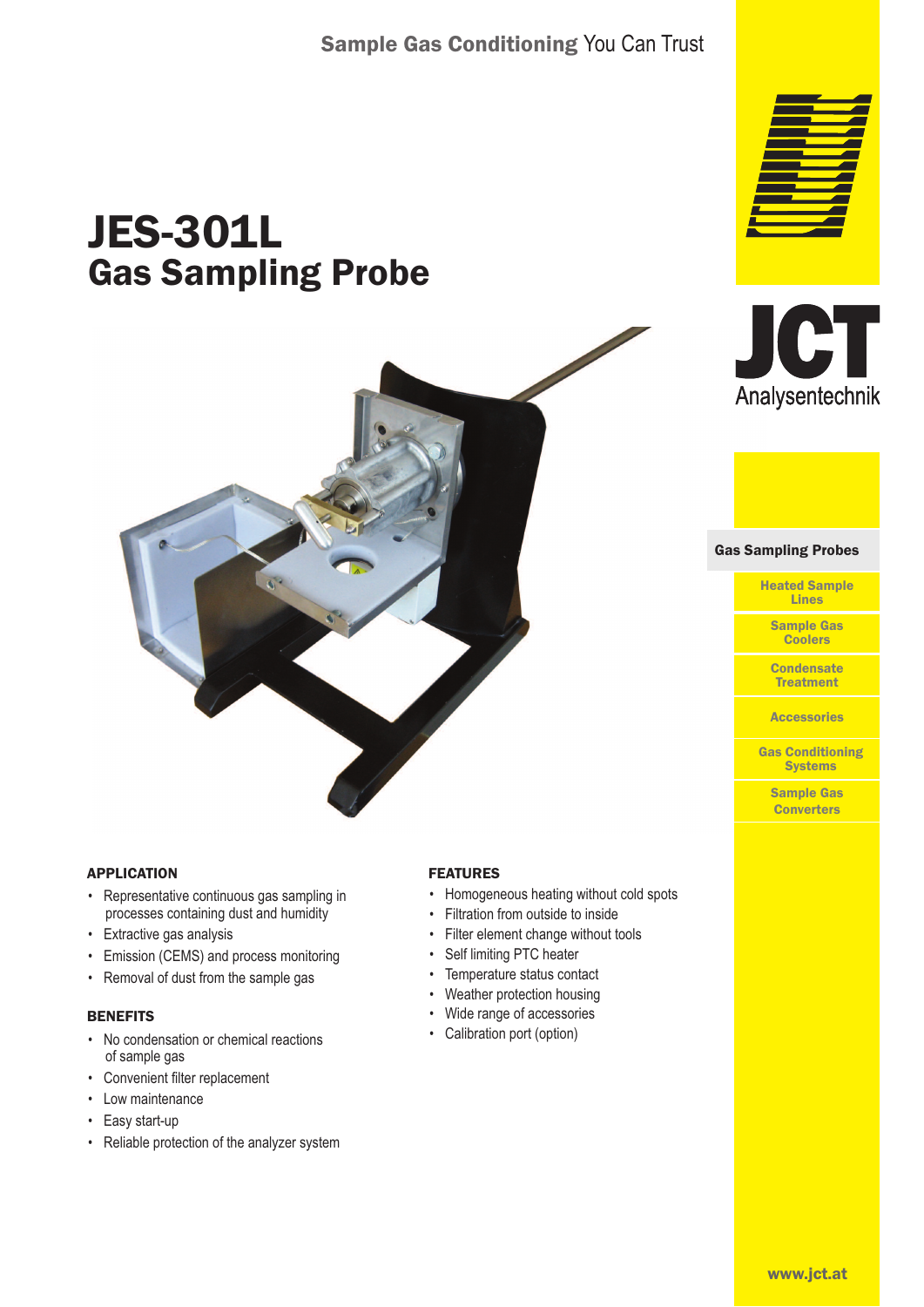# DIMENSIONS

Dimensions in mm





## ORDER CODE

|                  | <b>Filter</b> |                                           | <b>Options</b>                               |                            |                                             |          | <b>Flange</b>                          |  |
|------------------|---------------|-------------------------------------------|----------------------------------------------|----------------------------|---------------------------------------------|----------|----------------------------------------|--|
| <b>Model</b>     | 2 µm ceramic  | with non-return valve<br>Calibration port | without non-return valve<br>Calibration port | Weather protection housing | Power supply 115 VAC to<br>230 VAC 50/60 Hz | DN65/PN6 | $(\overline{\triangle} )$<br>$2"$ ANSI |  |
| <b>JES-301L</b>  | Χ             |                                           |                                              | Χ                          | Χ                                           | 35.03000 | 35.03030                               |  |
| <b>JES-301LC</b> | X             | $\mathsf X$                               |                                              | $\mathsf X$                | $\mathsf X$                                 | 35.03010 | 35.03040                               |  |
| <b>JES-301LA</b> | Χ             |                                           | Χ                                            | Χ                          | Χ                                           | 35.03020 | 35.03050                               |  |

Scope of delivery: sampling probe, mounting material, flange gasket, gasket for sampling pipe, operating manual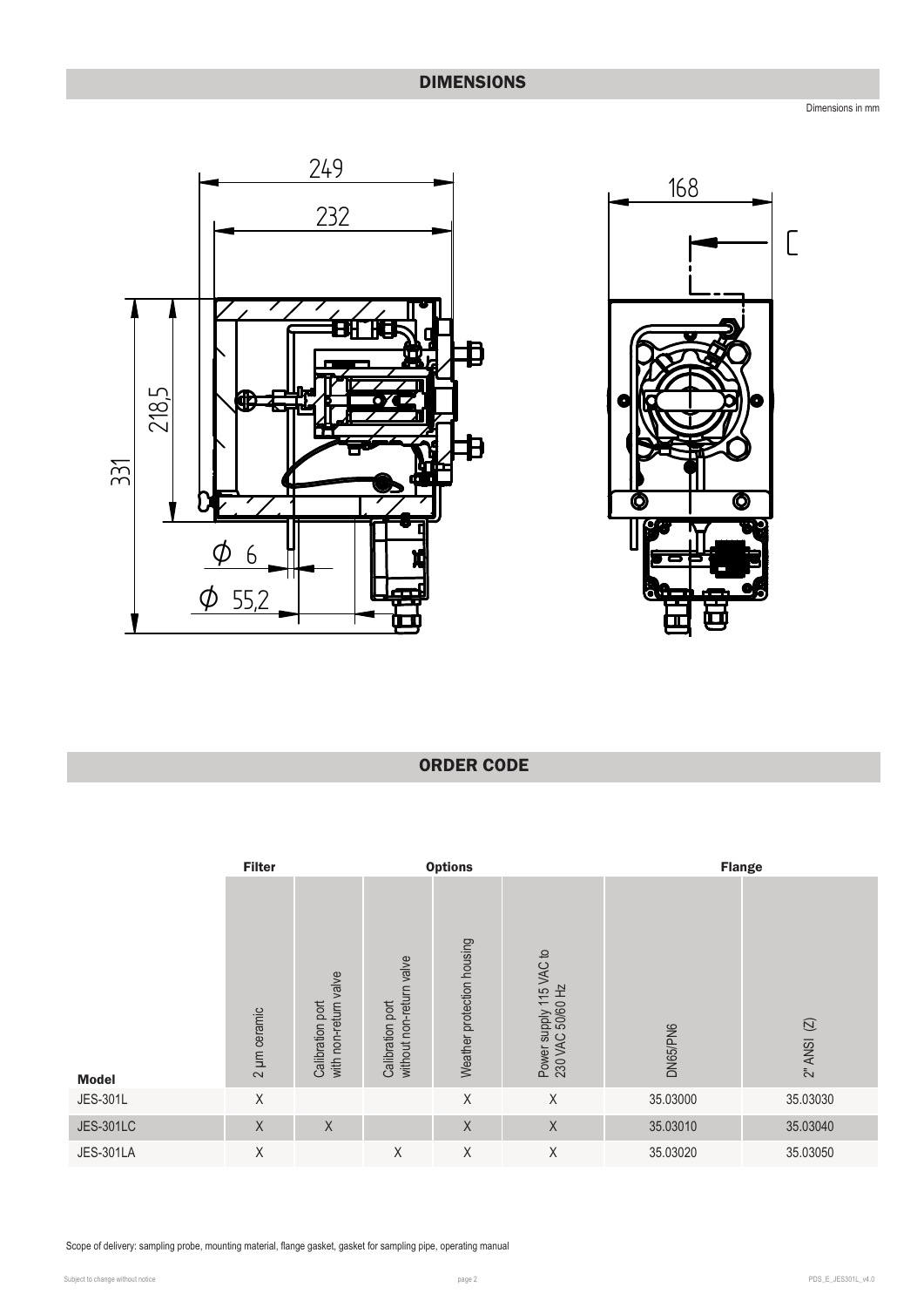# TECHNICAL DATA

| <b>Model</b>                                  | <b>JES-301L</b>                                                                                  |  |  |  |  |  |
|-----------------------------------------------|--------------------------------------------------------------------------------------------------|--|--|--|--|--|
| Description                                   | stationary gas sampling probe                                                                    |  |  |  |  |  |
|                                               | <b>Operation</b>                                                                                 |  |  |  |  |  |
| Temperature                                   | approx. 180°C                                                                                    |  |  |  |  |  |
| Low temperature threshold                     | $150^{\circ}$ C                                                                                  |  |  |  |  |  |
| Operating pressure                            | max. 2 bara                                                                                      |  |  |  |  |  |
| Mounting position                             | 5° to 15° incline (recommended), torsion angle max. 45°                                          |  |  |  |  |  |
| Heating-up time                               | 30 min                                                                                           |  |  |  |  |  |
| Ambient temperature                           | -20 $^{\circ}$ C to 60 $^{\circ}$ C                                                              |  |  |  |  |  |
| Dust load                                     | max. 1 g/m <sup>3</sup> , flow dependent                                                         |  |  |  |  |  |
|                                               | <b>Construction</b>                                                                              |  |  |  |  |  |
| Dimensions over all (W x H x D)               | 168 x 331 x 249 mm                                                                               |  |  |  |  |  |
| Dimensions connection box (W x H x D)         | 120 x 160 x 90 mm                                                                                |  |  |  |  |  |
| Filter element                                | 2 µm ceramic                                                                                     |  |  |  |  |  |
| Active filter surface                         | 83 cm <sup>2</sup>                                                                               |  |  |  |  |  |
| Mounting flange                               | DN 65, PN6; form A according to EN 1092-1; SS316L<br>or 2" ANSI 150 lbs; according to ASME B16.5 |  |  |  |  |  |
| Sample gas inlet                              | G 3/4" female thread                                                                             |  |  |  |  |  |
| Sample gas outlet                             | 1/8" NPT female thread                                                                           |  |  |  |  |  |
| Calibration gas connection (option)           | pipe 6 mm, SS316                                                                                 |  |  |  |  |  |
| Gas wetted materials                          | SS316L, ceramic, Viton®                                                                          |  |  |  |  |  |
| Protection class                              | IP43 according to EN60529                                                                        |  |  |  |  |  |
| Weight                                        | 9 kg                                                                                             |  |  |  |  |  |
| Weather protection housing                    | SS304, thermal insulated, colour stainless steel natural                                         |  |  |  |  |  |
| Approvals / signs                             | $\mathsf{CE}$                                                                                    |  |  |  |  |  |
| <b>Electrics</b>                              |                                                                                                  |  |  |  |  |  |
| Power supply                                  | 115 to 230 VAC 50/60 Hz                                                                          |  |  |  |  |  |
| Power consumption                             | approx. 300 VA                                                                                   |  |  |  |  |  |
| Heater element                                | PTC self limited                                                                                 |  |  |  |  |  |
| Electrical connection                         | spring type terminals, clamping range 0,08 to 2,5 mm <sup>2</sup>                                |  |  |  |  |  |
| Protection class junction box                 | <b>IP65</b>                                                                                      |  |  |  |  |  |
| Switching capacity status contact (volt free) | min. 24 VDAC / 50 mA, max. 230 VAC / 5A cosP 0,95                                                |  |  |  |  |  |